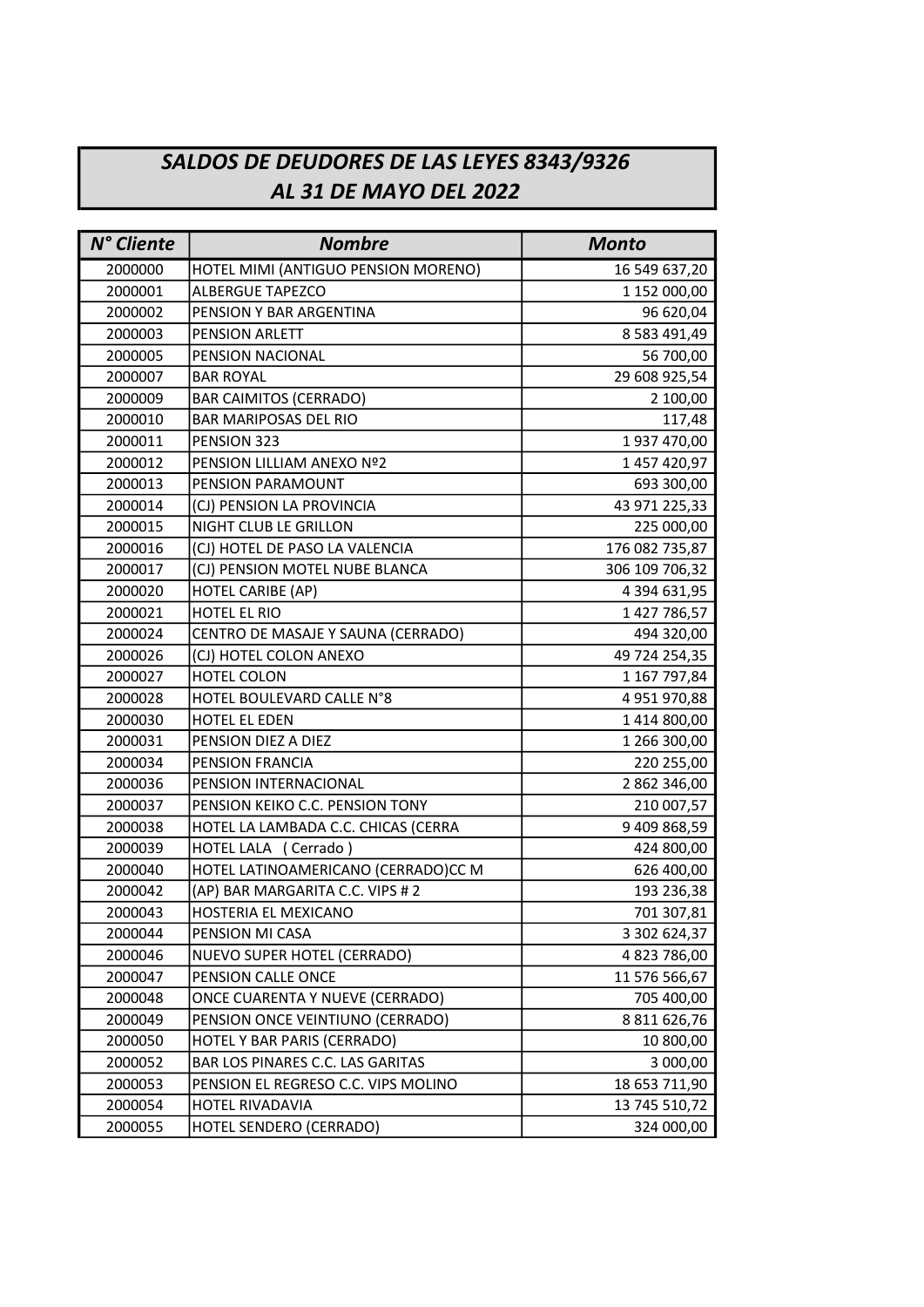| 2000056 | <b>HOTEL SEVILLA</b>                | 515 730,00          |
|---------|-------------------------------------|---------------------|
| 2000058 | PENSION EL SABOR (CERRADO)          | 384 750,00          |
| 2000059 | HOTEL EL BOSQUE                     | 321 532,57          |
| 2000060 | <b>HOSPEDAJE HIDALGO</b>            | 14 358,64           |
| 2000061 | (CJ) HOTEL LA MIRADA                | 20 486 690,43       |
| 2000062 | HOTEL PARIS (CERRADO)               | 777 600,00          |
| 2000063 | (CJ) NIGHT CLUB SANCAR              | 10 171 885,00       |
| 2000065 | (CJ) HOTEL TERMINAL                 | 316 800,00          |
| 2000066 | HOTEL WILSON                        | 750 600,00          |
| 2000067 | MOTEL CASA BLANCA CARTAGO           | 21 629 544,43       |
| 2000069 | HOTEL CENTRAL ( CERRADO )           | 3 200 000,00        |
| 2000070 | HOSPEDAJE PRIMAVERA                 | 447 090,00          |
| 2000071 | BAR ALMENDROS (cerrado)             | 382 500,00          |
| 2000072 | (CJ) CABINAS ALGO DIFERENTE         | 25 566 866,88       |
| 2000074 | (AP) BAR BORUCA C.C. AVE FENIX      | 1 191 565,28        |
| 2000075 | <b>BAR BUN BUN</b>                  | 21 233,58           |
| 2000076 | PENSION EL FARO                     | 2 875 208,00        |
| 2000077 | HOTEL Y PENSION EL DISCO (CERRADO)  | 4 643 373,79        |
| 2000078 | HOTEL HELLEN (CERRADO)              | 135 083,00          |
| 2000079 | <b>DONGUI'S CABINAS</b>             | 180 500,81          |
| 2000080 | HOTEL ESPAÑA                        | 976 388,11          |
| 2000082 | (CJ) BAR Y CABINAS LOS LAURELES     | 4 228 371,05        |
| 2000084 | BAR Y CABINAS MATA DE LIMON (CERRAD | 504 000,00          |
| 2000086 | HOTEL MIRAMAR C.C. BAR PUNTA LOMA ( | 3 135 984,67        |
| 2000088 | BAR LA ROSA (NUEVO ROMANCE)         | 4 855 292,72        |
| 2000089 | (CJ) RES. BAR Y PENSION SANCAR      | 367 541,78          |
| 2000090 | <b>CABINAS OASIS</b>                | 75 901,04           |
| 2000092 | CABINAS EL RECREO (AP)              | 2 102 677,06        |
| 2000093 | CABINAS EL RODEO (CERRADO)          | 10 800,00           |
| 2000094 | LA BELLA MANSION                    | 5 390 494,70        |
| 2000095 | HOTEL LA FORTUNA                    | 153 979,09          |
| 2000096 | BAR MOTEL 2001 (CERRADO)            | 3 857 575,33        |
| 2000097 | CABINAS EL CASTILLO (CERRADO)       | 213 500,00          |
| 2000099 | HOTEL HAWAI (CERRADO)               | 924 000,00          |
| 2000100 | HOTEL ROVAGRA                       | 403,00              |
| 2000101 | HOTEL MARAVILLAS ( CERRADO )        | 200 000,00          |
| 2000102 | <b>GOOD FORTUNE</b>                 | 302 062,54          |
| 2000104 | <b>BAR EL RINCONCITO</b>            | 1 4 1 5 6 1 4 , 3 2 |
| 2000106 | <b>BAR EL PORTON VERDE</b>          | 230 083,19          |
| 2000107 | HOTEL PRIMERO (CERRADO)             | 519 500,00          |
| 2000108 | TOTO NIGHT CLUB                     | 821 627,04          |
| 2000109 | MOTEL ESCORPIO<br>(CERRADO)         | 1008 486,84         |
| 2000110 | CABINAS LA SUCURSAL                 | 3 163 586,18        |
| 2000112 | (CJ) HOTEL FINCA DOS (CERRADO)      | 1 901 477,00        |
| 2000113 | <b>HOSPEDAJE GUAPILES</b>           | 214 827,00          |
| 2000114 | SALON ATLANTICO ( CERRADO )         | 1 980 000,00        |
| 2000115 | <b>BAR Y HOTEL PANATICO</b>         | 2 631 649,55        |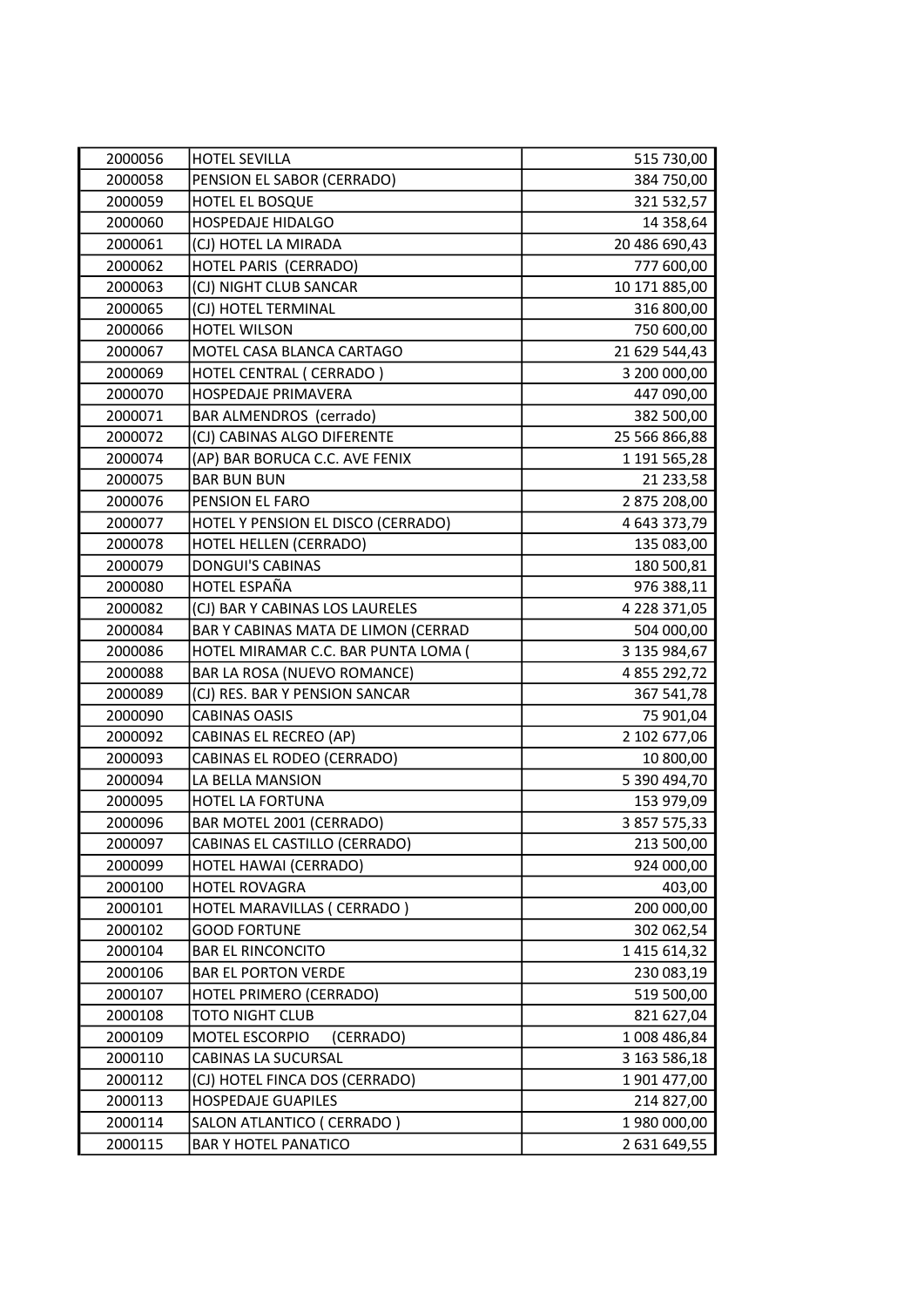| 2000116 | <b>BAR TROPICAL ( CERRADO )</b>     | 1 015 200,00   |
|---------|-------------------------------------|----------------|
| 2000117 | MAISON DOREE (ISLA JUVENTUD S.A.)   | 2 2 1 6 , 4 3  |
| 2000118 | (CJ) MOTEL EL RETIRO                | 94 490 028,39  |
| 2000119 | (CJ) MOTEL DORADO                   | 200 944 771,12 |
| 2000120 | (CJ) PARAISO BY FANTASY ROOM        | 101 810 795,51 |
| 2000122 | (CJ) VENUS BY FANTASY ROOMS         | 53 163 153,77  |
| 2000124 | (AP) ASIA UNIVERSAL                 | 28 881 004,55  |
| 2000125 | <b>HOTEL RIVIENSE</b>               | 2 330 450,88   |
| 2000126 | PENSION DOCE OCHENTA Y UNO ( CERRAD | 837 800,00     |
| 2000127 | PENSION AVENIDA SEGUNDA             | 102 935,92     |
| 2000128 | <b>HOTEL FLORA</b>                  | 696 600,00     |
| 2000129 | (CJ) MOTEL SOL Y LUNA (AMAR)        | 117 752 317,77 |
| 2000130 | (CJ) CABINAS KALIN                  | 6 520 801,86   |
| 2000131 | CASA DE MUÑECAS ( CERRADO)          | 310 500,00     |
| 2000134 | NIGHT CLUB HOLLYWOOD                | 1469 308,00    |
| 2000136 | <b>BAR EL VIAJERO (CERRADO)</b>     | 18 949 005,67  |
| 2000137 | LA SIRENA BAR SA                    | 1428723,81     |
| 2000138 | CABINAS JACARANDAS                  | 2 128 830,00   |
| 2000140 | <b>HOTEL VERANO</b>                 | 1074918,57     |
| 2000141 | RICURA BAR Y CABINAS                | 14 828 717,07  |
| 2000145 | CLUB PICK UP (CERRADO)              | 50 000,00      |
| 2000155 | PENSION EUROPA 2000                 | 126 000,00     |
| 2000160 | (CJ) EDEN BY FANTASY ROOMS          | 160 161 662,90 |
| 2000165 | (CJ) (AP) HOTEL DE PASO LA CASCADA  | 77 958 427,61  |
| 2000175 | PENSION EROS (CERRADO)              | 2 407 882,00   |
| 2000180 | (MC) CABINAS LAS ORQUIDEAS          | 250 425 142,84 |
| 2000185 | PENSION FALLAS (CERRADO)            | 322 000,00     |
| 2000186 | PENSION LESLY                       | 779 254,25     |
| 2000187 | CABINAS LA CIMA LODGE               | 378,88         |
| 2000189 | CABINAS PURA VIDA (CERRADO)         | 53 364,45      |
| 2000190 | CABAÑAS LINDA VISTA                 | 1968 748,39    |
| 2000192 | HOTEL LA OFICINA                    | 3 178 679,80   |
| 2000195 | (CJ) CABINAS LA FUENTE              | 7 433 390,88   |
| 2000200 | (CJ) CABINAS WESTFALIA              | 9 976 078,67   |
| 2000201 | PENSION MANSION DE LUCY             | 4 199 333,08   |
| 2000202 | CABINAS ACUARIO                     | 15 652 093,26  |
| 2000204 | CABINAS DEL CAMPO                   | 373 999,36     |
| 2000205 | HOTEL LOS RECUERDOS DE ANTAÑOS      | 5 563 020,00   |
| 2000207 | PENSION LATIN DIVAS VIP (ANTIGUO N  | 31 652 166,00  |
| 2000208 | CABINAS JARDIN                      | 994 839,48     |
| 2000209 | CABINAS ALANIS (cerrado)            | 1032877,00     |
| 2000212 | (CJ) CLUB ALCASAR PENSION           | 11 812 500,00  |
| 2000213 | CABINAS CHAVARRIA                   | 34 157 651,54  |
| 2000218 | (CJ) HOTEL BRUNCA                   | 17 003 514,33  |
| 2000227 | HOTEL COLON                         | 1783 281,60    |
| 2000233 | <b>BAR EL RETORNO</b>               | 1746 000,00    |
| 2000242 | PENSION MARIEKA                     | 638 735,00     |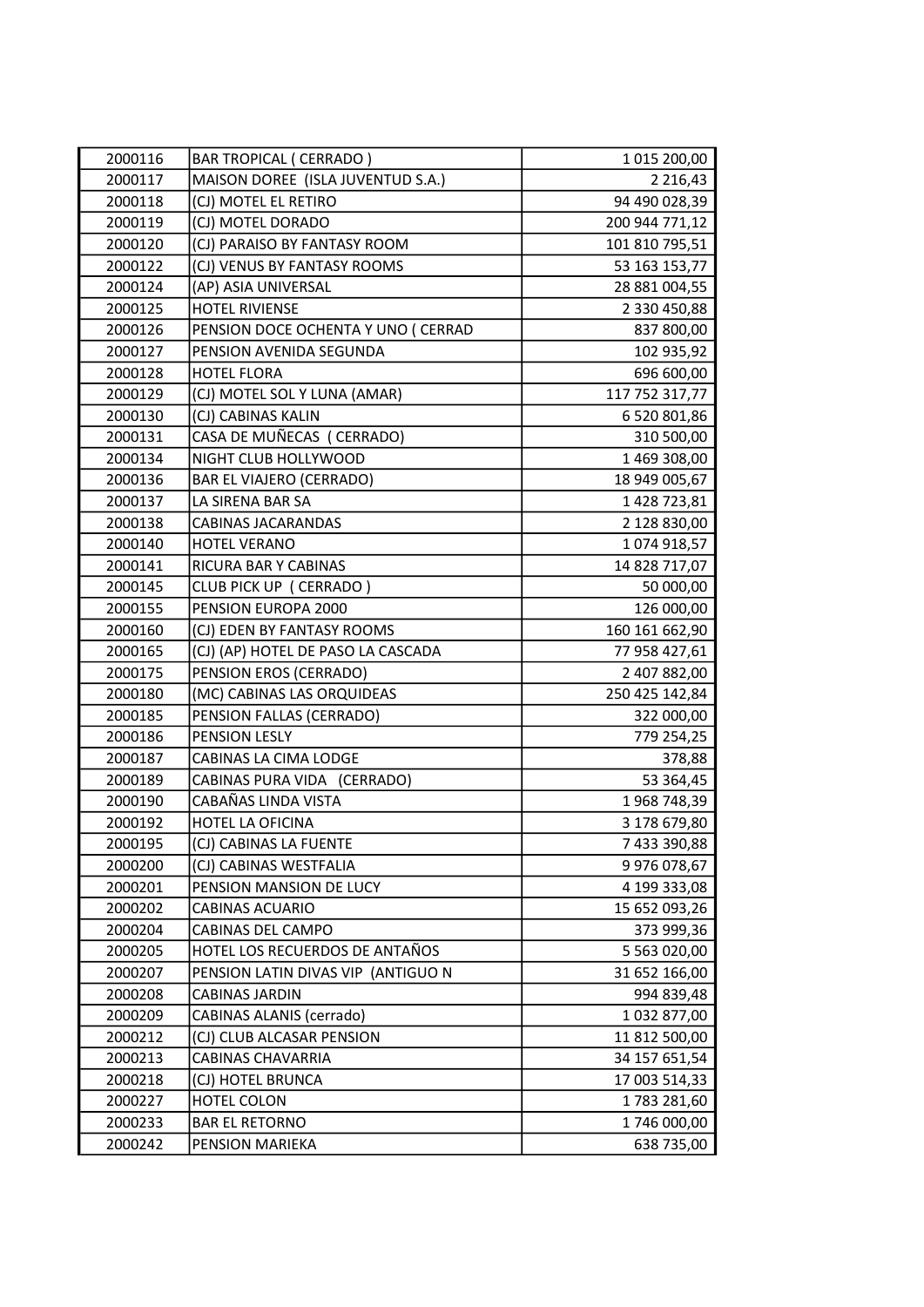| 2000247 | PENSION FLAMINGO (CERRADO)          | 2 071 289,06        |
|---------|-------------------------------------|---------------------|
| 2000252 | (CJ) HOLLYWOOD JACO (cerrado)       | 13 500 000,00       |
| 2000258 | PENSION ZAFIRO                      | 553 500,00          |
| 2000262 | (CJ) SALA DE MASAJES KAMASUTRA      | 8 104 718,60        |
| 2000263 | (CJ) SALA DE MASAJES ALEX           | 1936 255,76         |
| 2000282 | PEN Y HOSP LAS ARCADAS              | 7 012 851,50        |
| 2000292 | MASPRI (CERRADO)                    | 1927023,00          |
| 2000307 | <b>LAS GATITAS</b>                  | 12 726,00           |
| 2000312 | <b>CABINAS PLAZA</b>                | 1 263 092,17        |
| 2000317 | PENSION MUSAS (CERRADO)             | 2 811 707,65        |
| 2000322 | HOTEL LITTLE HABANA CIGAR BAR       | 15 436 087,20       |
| 2000324 | PENSION MARI GOES (CERRADO)         | 5 058 977,70        |
| 2000325 | CABINAS SUEÑOS DE MAIZ              | 11 110 183,44       |
| 2000327 | HOTEL LA CALIFORNIA                 | 3 313 270,00        |
| 2000328 | (CJ) HOTEL BELLA VISTA              | 13 260 766,48       |
| 2000330 | PENSION LA CORTE                    | 1579800,00          |
| 2000332 | SALA DE MASAJES KRISIS              | 6 196 799,40        |
| 2000333 | PENSION CHACHACHA                   | 772 044,00          |
| 2000334 | SALA DE MASAJES GIRASOL ( CERRADO ) | 2 733,00            |
| 2000335 | CHILLI HOUSE (ANTIGUA PENSION ANITA | 10 252 791,71       |
| 2000336 | NIGTH CLUB GARDEN GIRLS             | 331 426,36          |
| 2000337 | NIGHT CLUB TIPICO 77 (CERRADO)      | 465 985,90          |
| 2000339 | CABINAS LAS LOMAS                   | 115 322,77          |
| 2000340 | (CJ) CABINAS LOS GEMELOS            | 136 627 173,95      |
| 2000341 | (CJ) PENSION VICA                   | 7 505 080,38        |
| 2000342 | HOTEL CENTRAL                       | 4 3 6 4 5 0 9 , 0 3 |
| 2000347 | CABINAS ALBERTH                     | 1 395 550,67        |
| 2000348 | <b>CABINAS ATLANTIS</b>             | 91 619,15           |
| 2000351 | <b>BAR ANGEL'S</b>                  | 133 623,00          |
| 2000352 | MOTEL ATLANTIS (LIBERIA)            | 91 619,15           |
| 2000353 | CABINAS ELI                         | 325 612,00          |
| 2000354 | NIGHT CLUB RINCONCITO               | 568 088,00          |
| 2000357 | HOSPEDAJE EL RETORNO                | 257 180,00          |
| 2000358 | <b>CABINAS ATLANTICO</b>            | 17 604,15           |
| 2000359 | HOTEL CATALUNIA                     | 1817488,44          |
| 2000364 | <b>BAR LAS PABAS</b>                | 394 506,00          |
| 2000367 | PENSION EROTICA 3                   | 636 350,85          |
| 2000372 | CABINAS MI SUEÑO                    | 420 272,90          |
| 2000373 | CABINAS MI SITIO (CERRADO)          | 7 681 640,68        |
| 2000374 | CABINAS LA MONTAÑA                  | 1 054 430,55        |
| 2000375 | HOTEL CABINAS LAS CUADRAS           | 16 409 184,43       |
| 2000377 | <b>CABINAS PASMADO</b>              | 3 633 040,59        |
| 2000382 | PENSION BAR FEMME INTERNACIONAL     | 537 221,67          |
| 2000385 | PENSION EROTICA N2                  | 23 222,46           |
| 2000387 | CABINAS RUSTICAS INTERAMERICANAS    | 6 260 446,11        |
| 2000392 | D CLUB (ANTIGUO JET SET)            | 8760782,97          |
| 2000397 | HOTEL DE PASO PRINCESA              | 1817,96             |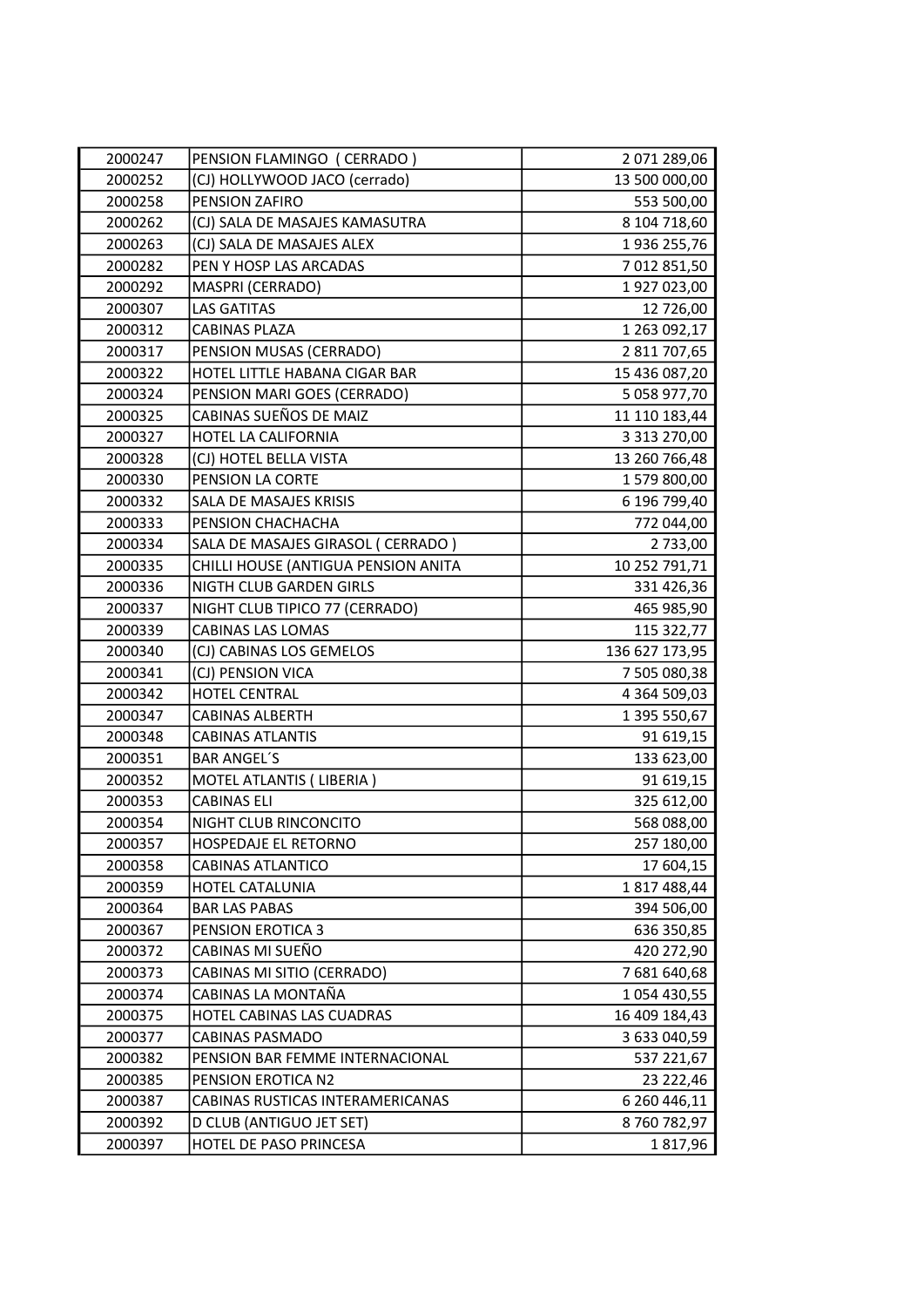| 2000398 | <b>CABINAS TU Y YO</b>              | 0,14                |
|---------|-------------------------------------|---------------------|
| 2000402 | CENTRO TURISTICO EL PALENQUE        | 278,99              |
| 2000403 | INFINITY HOTEL DE PASO (CERRADO)    | 4 209,11            |
| 2000404 | <b>CABINAS ROMERO</b>               | 4 5 6 5 4 3 0 , 5 7 |
| 2000405 | CABINAS DEL POAS                    | 2 352 884,90        |
| 2000406 | CABINAS DEL RIO (CENTR TURISTICO DO | 131 460,00          |
| 2000410 | <b>BAR CABINAS EL ESCONDITE</b>     | 625 995,87          |
| 2000411 | <b>CABINAS ROSALES</b>              | 1584013,44          |
| 2000412 | (CJ) MOTEL Y CABINAS EL CAMARON     | 15 884 285,28       |
| 2000413 | KAM MUN (CERRADO)                   | 1915 288,33         |
| 2000417 | <b>CABINAS KARIOLI</b>              | 463 605,37          |
| 2000418 | <b>CABINAS KARIARI</b>              | 933 840,80          |
| 2000419 | CABINAS MANALUVA                    | 1641137,93          |
| 2000420 | <b>CABINAS CALET</b>                | 1758 686,26         |
| 2000421 | HOTEL DE PASO LOS MANGOS            | 334 341,87          |
| 2000422 | <b>CABINAS EL PRADO</b>             | 246 615,75          |
| 2000423 | (CJ) CABINAS EL BOSQUE (CERRADO)    | 8 546 266,00        |
| 2000424 | (AP) HOTEL CERCA DEL CIELO          | 19 985 174,70       |
| 2000425 | (CJ) CABINAS EL OASIS               | 181 103 687,41      |
| 2000426 | <b>CABINAS SUERRE</b>               | 19 154 456,42       |
| 2000427 | CABINAS BAMBEL (CERRADO)            | 3 544 115,88        |
| 2000429 | <b>CABINAS DON MANUEL</b>           | 7 446 058,24        |
| 2000430 | <b>CABINAS J MARIN</b>              | 158 368,00          |
| 2000431 | HOTEL Y CABINAS LOMAS DEL TORO      | 10 409 909,11       |
| 2000432 | CABINAS ECOTURISTICAS EL REVENTAZON | 391,86              |
| 2000433 | <b>HOTEL LOS AMIGOS</b>             | 6 532 529,30        |
| 2000434 | <b>HOTEL DIRIA</b>                  | 1 907 302,24        |
| 2000435 | <b>BAR BACHATA ROSA</b>             | 704 340,00          |
| 2000437 | <b>NUBE HOTEL</b>                   | 5 919 298,42        |
| 2000438 | HOTEL DE PASO CLARUNA               | 2 619 975,59        |
| 2000440 | <b>CLUB NOCTURNO ANNESIA</b>        | 845,40              |
| 2000441 | <b>MOMENTOS MAGICOS</b>             | 1848800,00          |
| 2000442 | PENSION MIRAMAR                     | 2 095 855,54        |
| 2000444 | CABINA LAS PALMERAS (CERRADO)       | 1 263 906,67        |
| 2000445 | <b>CABINAS BUENOS AIRES</b>         | 418 179,75          |
| 2000447 | CABINAS EL BOSQUE                   | 1 113 168,48        |
| 2000448 | <b>CABINAS MELI</b>                 | 2 562 160,60        |
| 2000452 | HOTEL MIREY (CERRADO)               | 658 038,33          |
| 2000453 | HOTEL SAN FRANCISCO LODGE           | 1 214 252,40        |
| 2000455 | CABINAS CASCADA AZUL                | 72 309,65           |
| 2000456 | CABINA EL LABERINTO                 | 3 605 755,38        |
| 2000457 | PARADISE                            | 1 119,50            |
| 2000458 | PENSION 69                          | 6 810 064,04        |
| 2000459 | CABINAS LAS TECAS                   | 361 816,04          |
| 2000460 | HOTEL LAS 3B SOLO BUENO             | 9 9 3 9 9 5 3 , 1 7 |
| 2000461 | (AP) HOTEL LAS 3B #1                | 7 409 455,70        |
| 2000462 | HOTEL LAS 3B COLITAS                | 3 549 966,54        |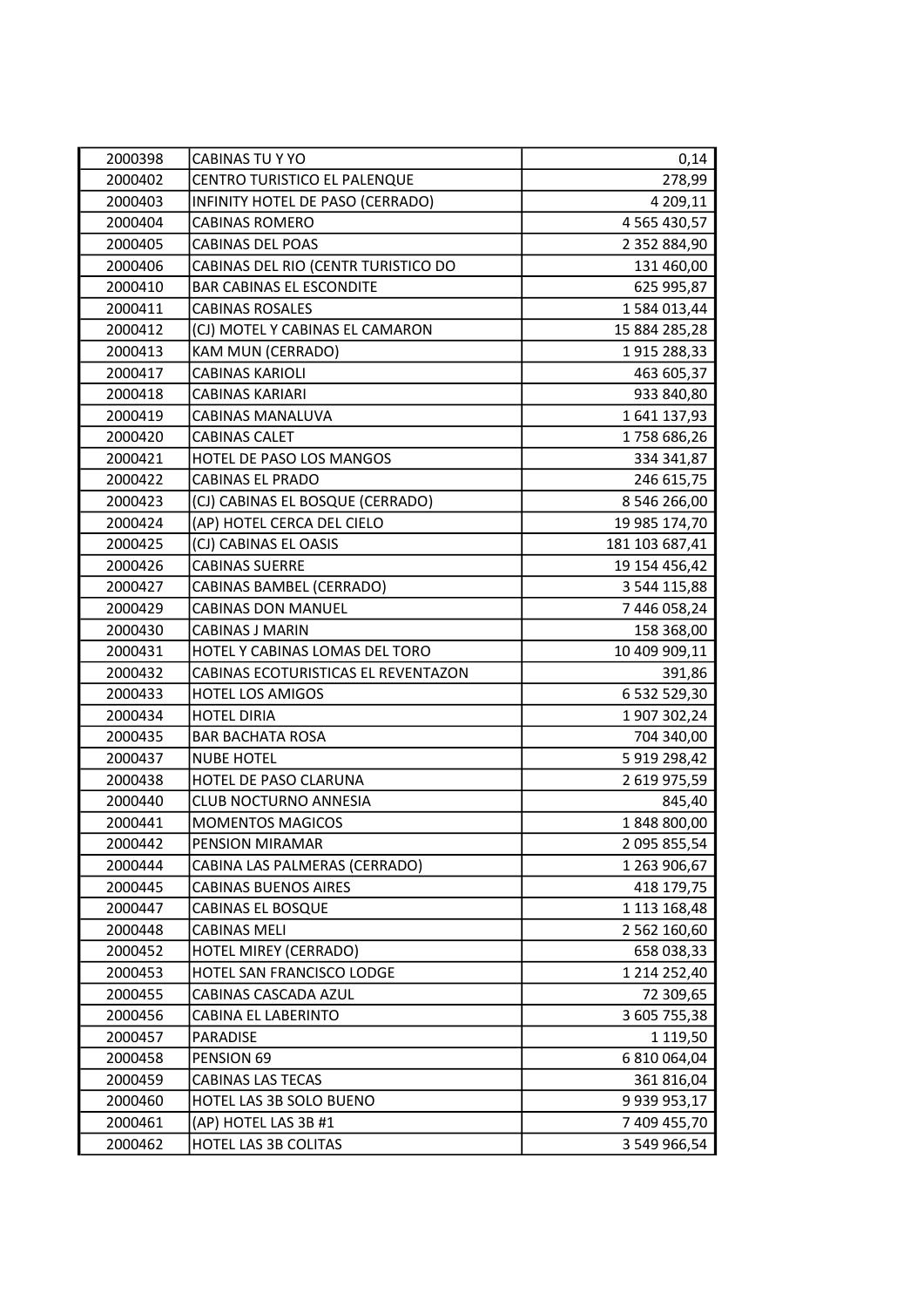| 2000464 | HOTEL ANEXO LA CALIFORNIA           | 10 568 039,05 |
|---------|-------------------------------------|---------------|
| 2000465 | PENSION MALIBU                      | 592 672,93    |
| 2000466 | HOTEL AVENIDA 8 (CERRADO)           | 9 495 399,00  |
| 2000467 | HOTEL PLAZA DESAMPA                 | 4 818 800,00  |
| 2000468 | (AP) HOTEL DINASTIA (CERRADO)       | 3 316 134,00  |
| 2000469 | <b>HOTEL VENEZIA</b>                | 1 136,06      |
| 2000470 | <b>HOTEL GALAAD</b>                 | 2725 276,52   |
| 2000471 | CENTRO TURISTICO LA ROCA            | 309 053,14    |
| 2000473 | LA MACHA-HOSPEDAJE                  | 926 851,75    |
| 2000474 | <b>CABINAS PARAISO</b>              | 2 848 594,38  |
| 2000475 | HOTEL LA QUINTA AVENIDA             | 1 030,75      |
| 2000476 | (CJ) CABINAS RINCONCITO CALIENTE    | 17 447 638,45 |
| 2000478 | CABINAS DE MONTAÑA LAS CHIMENEAS (A | 5 070 314,96  |
| 2000479 | CABINAS PERECHAC                    | 591 435,61    |
| 2000482 | THE PIRATE CLUB (CERRADO)           | 89 998,72     |
| 2000483 | HOTEL ABC (CERRADO)                 | 4 534 426,32  |
| 2000485 | <b>HOTEL MEDELLIN</b>               | 2 854,40      |
| 2000486 | HOTEL DANUBIO                       | 273,54        |
| 2000487 | HOTEL YAMURAL DEL OESTE             | 90 686,45     |
| 2000488 | <b>HOTEL YAMURAL #2</b>             | 169,26        |
| 2000489 | CABINAS EL PARAISO                  | 840 889,38    |
| 2000491 | CABINAS DE PASO LAS JUNTAS          | 97 749,95     |
| 2000492 | CABINAS SAVANNAH                    | 5 175 133,10  |
| 2000493 | CABINAS EL SUEÑO (CERRADO)          | 1055 683,79   |
| 2000494 | <b>CABINAS EL AMAR</b>              | 1 505 754,35  |
| 2000495 | CABINAS BRILLA SOL                  | 5 926 466,96  |
| 2000496 | HOTEL Y CABINAS LA FUENTE           | 323 835,93    |
| 2000497 | <b>HOTEL CIELOS VIP</b>             | 9 434 776,08  |
| 2000498 | (CJ) HOTEL DE PASO CORINTO          | 25 205 021,08 |
| 2000500 | HOTEL EL SOL                        | 3 346 282,33  |
| 2000502 | HOTEL BARRIO AMON                   | 310 331,66    |
| 2000503 | ZONA II                             | 8 101 291,37  |
| 2000504 | (CJ) APART O HOTEL AZTECA           | 4 884 723,88  |
| 2000507 | (CJ) TABOO CABINAS                  | 9 983 799,96  |
| 2000508 | MOTEL TU Y YO                       | 42 861 069,31 |
| 2000509 | (AP) CABINAS LUNA                   | 10 335 288,40 |
| 2000510 | <b>MOTEL MOMENTOS</b>               | 1680308,16    |
| 2000511 | <b>HOTEL OASIS</b>                  | 226 639,19    |
| 2000513 | PENSION MUÑECAS                     | 6716973,76    |
| 2000514 | PENSION LAS FLORES (CERRADO)        | 1 192 720,00  |
| 2000516 | (AP) PARADISE SOLO BUENO            | 1 147 466,93  |
| 2000517 | HOTEL COTO                          | 271 231,48    |
| 2000518 | HOTEL LA MERCED                     | 3 836 170,88  |
| 2000521 | <b>HOTEL CAPITAL</b>                | 261 850,32    |
| 2000522 | <b>CABINAS FENIX</b>                | 13,12         |
| 2000524 | CABINAS SECRETO DE AMOR             | 4 656 233,09  |
| 2000525 | PENSION NEW DREAMS                  | 231 100,00    |